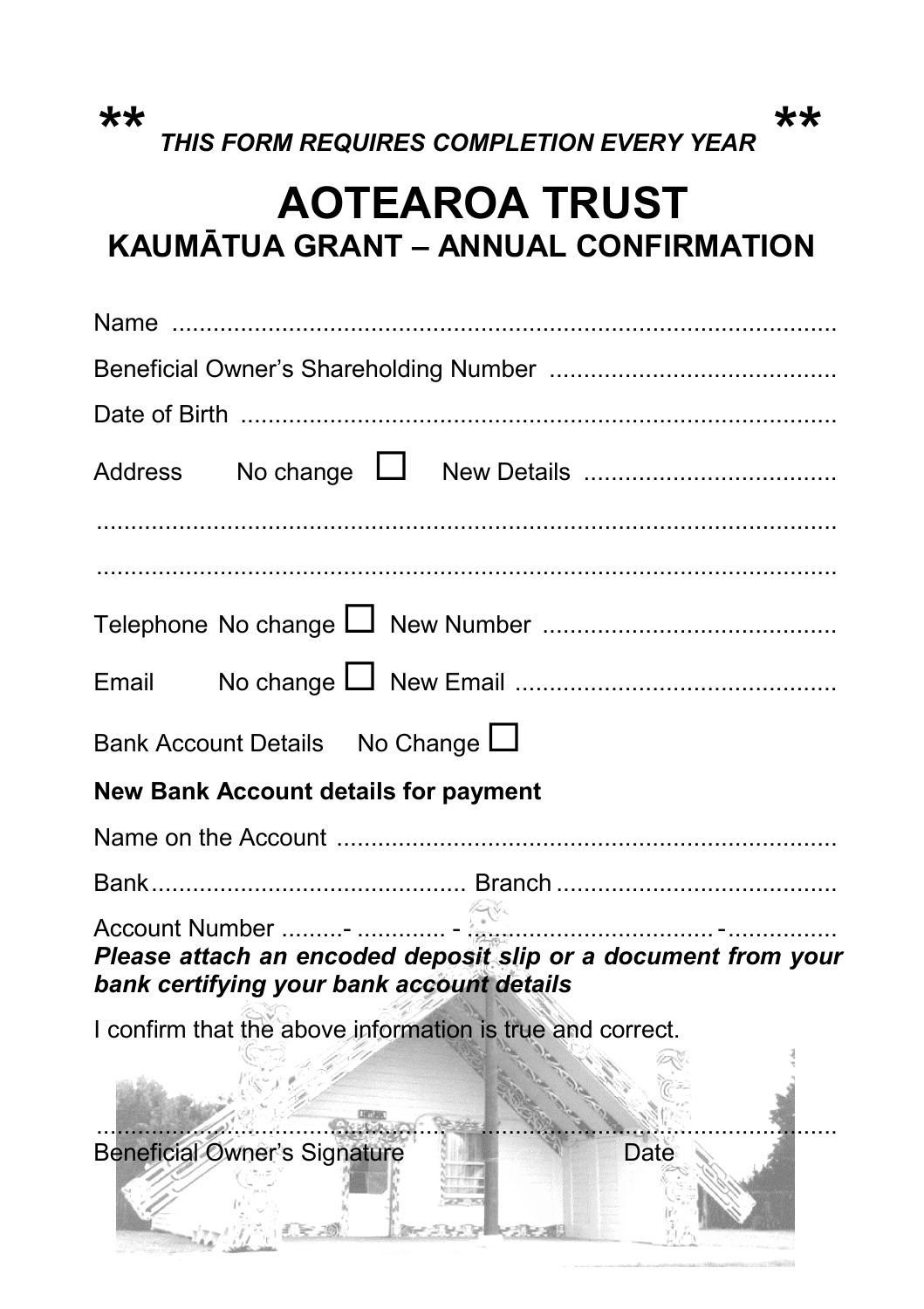# **KAUMĀTUA GRANTS**

The Trustees of the Aotearoa Trust have resolved to pay a Kaumātua Grant of \$200 to Beneficial Owners who are over the age of 65. This payment is to assist the wellbeing of Kaumātua and will be scheduled to be paid in July each year.

Application forms for the Kaumātua Grant will be sent out with annual dividend letters to all Kaumātua on the database who are or will be aged 65 or older as at 31 December of that year.

The approval of a Kaumātua Grant is subject to the following criteria being met:

- The eligibility for a Kaumātua Grant is set at 65 years of age or older.
- The applicants for the Kaumātua Grant must be a beneficial owner of Aotearoa Trust Wharepuhunga 16B8. In the case of Whanau Trusts, qualifying beneficiaries are eligible for Grants provided they can whakapapa back to the original shareholder prior to the establishment of the Whanau Trust.
- The payment of a Kaumātua Grant must be made directly into the bank account of the registered shareholder/beneficial owner.
- Shareholders/Beneficial owners who live outside of New Zealand are eligible for the Kaumātua Grant, but they must have a New Zealand bank account in the beneficial owners name for payment.
- Applicants must complete and return the Kaumātua Grant Application Form and thereafter a Kaumātua Grant Annual Confirmation Form.

**Further application forms can be accessed from the Trusts website** www.aotearoatrust.co.nz/resources .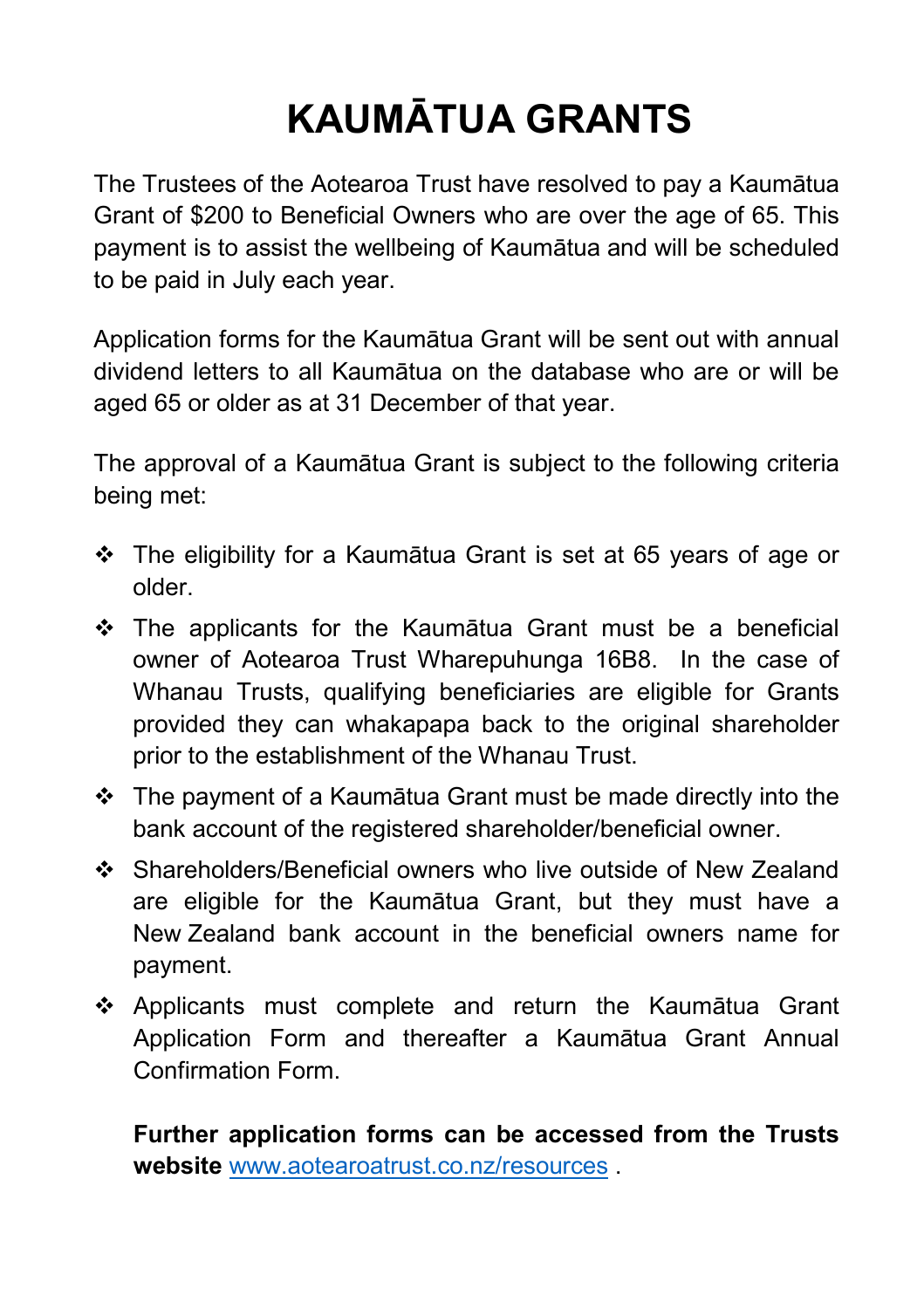## **KAUMĀTUA GRANT APPLICATION FORM**

#### **For Beneficial Owners 65 years of age or older**

#### **Proof of Age Required**

Please attach a copy of one of the following, either your birth certificate, drivers licence, passport or Superannuation gold card.

#### **Bank Account details for payment**

Name on the Account .........................................................................

Bank .............................................. Branch .........................................

Account Number ...... - ................ - .................................... - ................ *Please attach an encoded deposit slip or a document from your bank certifying your bank account details* 

I confirm that the above information is true and correct and that proof of my age is attached.

| <b>Beneficial Owner's Signature</b> |  |
|-------------------------------------|--|